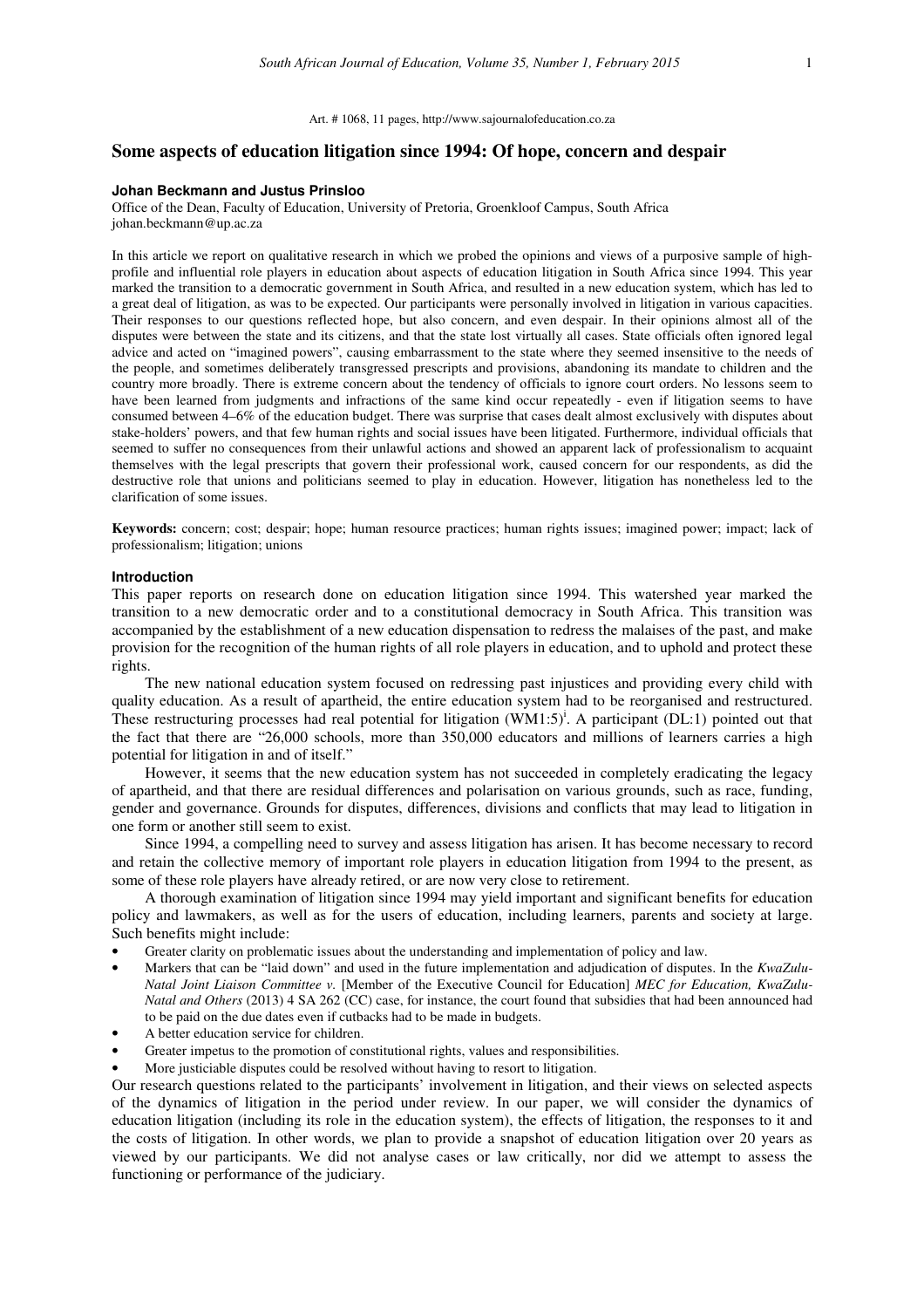Although some failings of the system were revealed, the order of the words in the title "hope, concern, despair" does not suggest a timeline of progression or regression. These words merely suggest that the participants' experiences and views of the role of litigation in education varied.

# The Research carried out

Through semi-structured individual interviews, we collected information from 13 respondents who have played or continue to play vital and decisive roles in education in general and education policy and litigation in particular. We knew that we would have to approach people "in high places" who have played or play decisive and guiding roles in education, in general, and in education policy and litigation in particular. We also considered their knowledge of education and the education system in particular, their experience in various capacities in education, their tangible influence on the education system, their interest in the role of education and education law, and their interest or participation in education litigation.

We were worried that some of them would not be available to be interviewed. However, most of the people that we approached were willing to be interviewed.

We take a broad view of litigation in this paper, and use it to refer to both litigation in courts and to dispute resolution in labour issues.

We used purposive sampling methods and also made use of snowball sampling when we interviewed participants to increase our sample.

The interviews lasted between three and five hours, and were tape-recorded. All the participants were willing to scrutinise our capturing of the essence of their interviews (member checking) and we sent electronic copies of our transcriptions to all participants (after reading the texts and listening to the recordings a number of times). Some of the participants made suggestions to help us reflect their opinions more accurately, while others were satisfied with the way in which we had captured their opinions and beliefs.

Education departments and some statutory and other organisations declined to participate in the research. Some of these agencies were hard to reach and some simply did not respond to our approaches. Only two departments were represented in the sample. There were also instances where agencies nominated people to participate in the interviews, but we were never able to reach these nominated persons.

We are nevertheless satisfied with the quality and the diversity of the participants in our research. All 13 of them can be described as senior, esteemed, influential role players and leaders in the field of law and/or education, and they have all been influential with regard to the education litigation that has taken place since 1994. The participants

included the senior management of education departments, role players in parents' and teachers' organisations, directors of centres of excellence, activists, academics and judicial officers. Participants could be classified as either educationists or jurists.

The participants came from five provinces and there was only one female participant. One of the criteria for inclusion in the sample was participation in litigation and, unfortunately, women do not seem to be well represented in that regard. The picture might, of course, be very different if the sample size were to be increased.

#### Research Questions

Our main aim was to get the participants' views of various aspects of education litigation since 1994. In order to get the information that we needed to construct the participants' views on the litigation, we posed the following questions in the semistructured interviews conducted with participants:

- 1) Please tell us about your involvement in litigation in education since 1994.
- 2) Please tell us about your impressions of the dynamics of education litigation.
- 3) What are your opinions on the contribution or value of litigation to the quality of education provision in South Africa?
- 4) In your opinion, what has been the reaction of litigants to judgments?
- 5) Please comment on the cost of litigation.
- 6) What changes in litigation patterns do you anticipate, if any?

When necessary, we asked further probing questions.

## The involvement of participants in litigation

All the participants have been involved in litigation for a significant period of time. Two participants only became involved in litigation after 1994.

The capacities in which the participants had been involved proved conclusively that they were all well qualified to provide the information that we were looking for and that they could be regarded as "information-rich" participants. The capacities in which they were involved in education litigation included the following:

- They initiated litigation.
- They participated in or led public hearings to obtain the input of the public at large on policy and law in various phases of development.
- They made inputs into and managed the litigation and legislative processes (WM1:2).
- They were litigants.
- They served as "junior counsel" to more senior legal colleagues and assisted other functionaries in the preparation of cases.
- They were members of the judiciary and adjudicated cases and/or other disputes.
- They acted as *amici curiae* (friends of the court).
- They provided funds to enable people to participate in litigation or were part of "activist groups."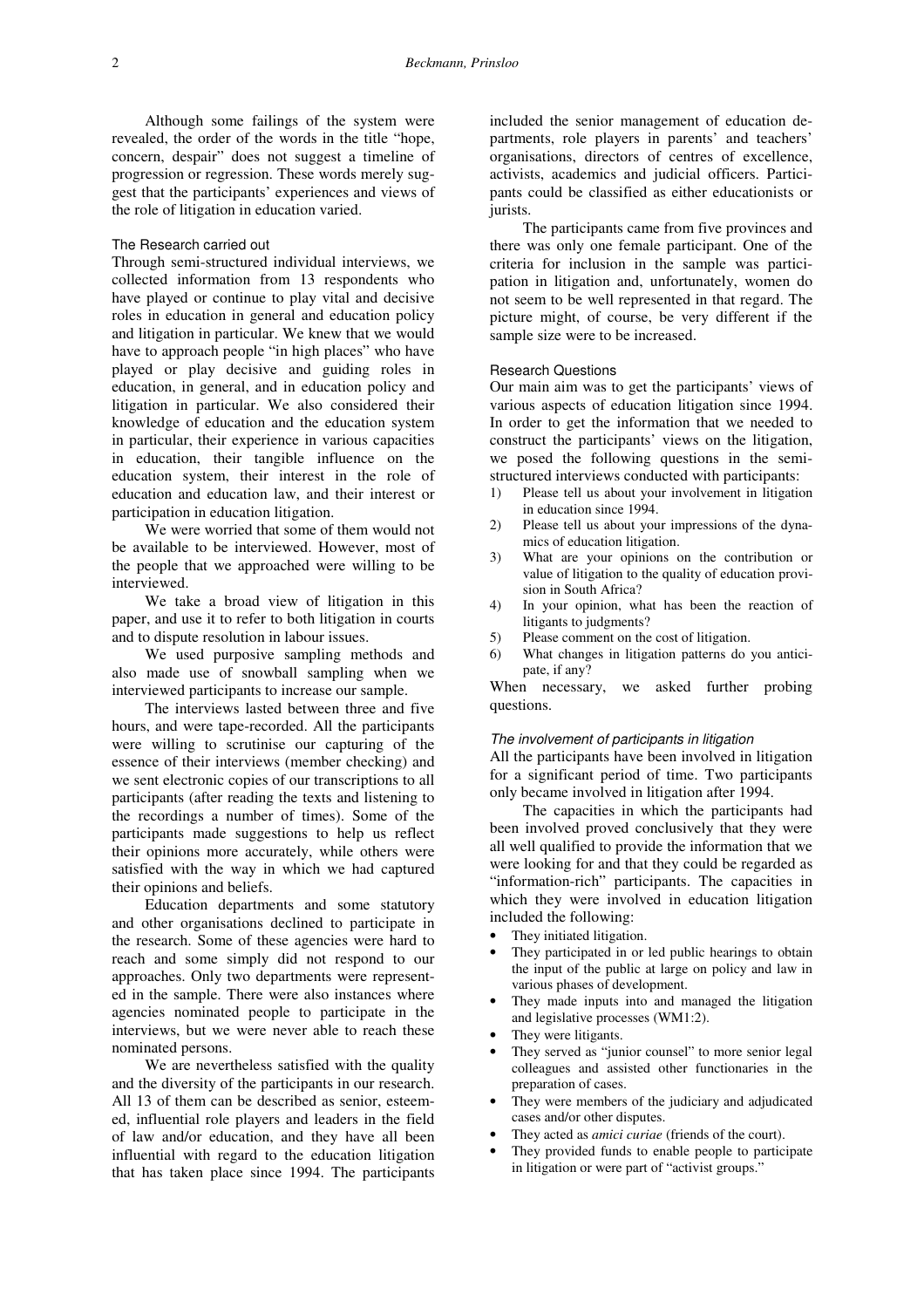### The dynamics of litigation

Almost all of the participants thought that provincial education departments and/or their substructures "almost invariably" acted as defendants (TC:1, 2; TH:3; NB:4, 5). The national department was seldom involved according to DL:1, even if the cases in which the Minister was cited *ex officio* were taken into account. *Minister of Education v. Harris* (CCT13/01) [2001] ZACC 25; 2001 (4) SA 1297 (CC); 2001 (11) BCLR 1157 (CC) (5 October 2001) is an example of one of the relatively small number of cases in which the Minister was directly involved and was found to have acted *ultra vires* regarding the setting of admission ages of independent schools.

In the vast majority of cases, school governing bodies (SGBs), schools, individuals or other agencies, such as non-governmental organisations (NGOs), were the plaintiffs. Employers and employees were often locked in dispute.

One participant pointed out that "the state loses virtually all the cases" (EG:7). In the paragraphs that follow, we will consider why this appears to be the case.

Some of the participants commented that the number of cases between the departments of education and the plaintiffs has raised concerns that the state seems to be in a constant state of conflict with its own citizens. "A government department should not be litigating endlessly with its own people. State departments should keep out of the courts" (NB; TC:5).

# Participants' opinions on education litigation Blame

Although most of the participants seemed to blame education departments and their officials for most of the litigation, some are reluctant to place the blame squarely on the shoulders of the departments of education. One of the participants (WM:1) pointed out that the *MEC for Education in Gauteng Province and Other v. Governing Body of Rivonia Primary School and Others* (CCT 135/12) [2013] ZACC 34; 2013 (6) SA 582 (CC); 2013 (12) BCLR 1365 (CC) (3 October 2013) case was an example of the fact that "education legislation and policy can be technical and complicated" and can contribute to misunderstandings and misinterpretations of law and policy. Because the judgment gives departments the right to place learners in close consultation with the school, the very wording of the judgment and the complicated nature of its interpretation would suggest that the dust has not settled on this issue.

Another participant (FGD:2) expressed unease about the word "blame" in this regard, and adduced that problems could be linked to the quality of the drafting of policy and law in a specific state department and elsewhere. The state attorney and legal advisers also have to certify bills before they go to Parliament. Another participant (EG:9) also touched on shortcomings of the legal drafting process and pointed out that "competences that have already been repealed are sometimes repealed again by newer versions of laws" and that "the Afrikaans and English texts of laws do not always agree."

According to one participant (WM1:5), another probable cause of lawsuits is SGB members violating constitutional principles. Issues of access, equity and redress are often at stake. The participant cited the *Matukane and others v. Laerskool Potgietersrus* (1996) 1 All SA 468 (T) case as an example of a case where SGBs seemingly tried to protect vested interests instead of pursuing their primary aim of contributing to the provision of quality education. The court found that the SGB of the school in question had unfairly discriminated against black learners who had sought admission to the school when it adduced that it had cultural and language rights, which entitled them to bar certain learners from the school.

## Role of officials, unions and politicians in causing litigation

There was significant consensus among participants that officials, unions and politicians played an important role in the development and necessity of litigation through their actions.

### Ignorance of the law

Participants suggested that ignorance of the law on the part of officials often leads to disputes through incorrect application of the law. Provincial and national head office staff members "often do not have educational backgrounds and have very little experience of working in the education system" (EC:2). One participant expressed a very strong opinion on the roles of politicians and administrators in lawsuits and the malaise of education:

*They have the life of the country in their hands, but are insensitive to the needs of people and the country. Education is not permeated with excellence and committed teachers. Poor discipline, sexual offences and absenteeism, as well as racial overtones, are rife* (TA:3).

Participant EG(5) believed that "many of the problems emanate from the fact that the officials do not understand the philosophy of the rule of law in a democratic state such as South Africa". Participant TH(1) said that, during the years following 1994, departments were represented in disciplinary procedures by "inexperienced, ignorant, bloody-minded officials who cut corners."

A very serious accusation was levelled against officials by participant (FLA:2), who believes that, apart from misinterpreting the law because of their ignorance, some officials *"ignore the advice from legal advisers at both national and provincial levels. They make decisions too fast and do not seek enough legal advice nor give proper consideration*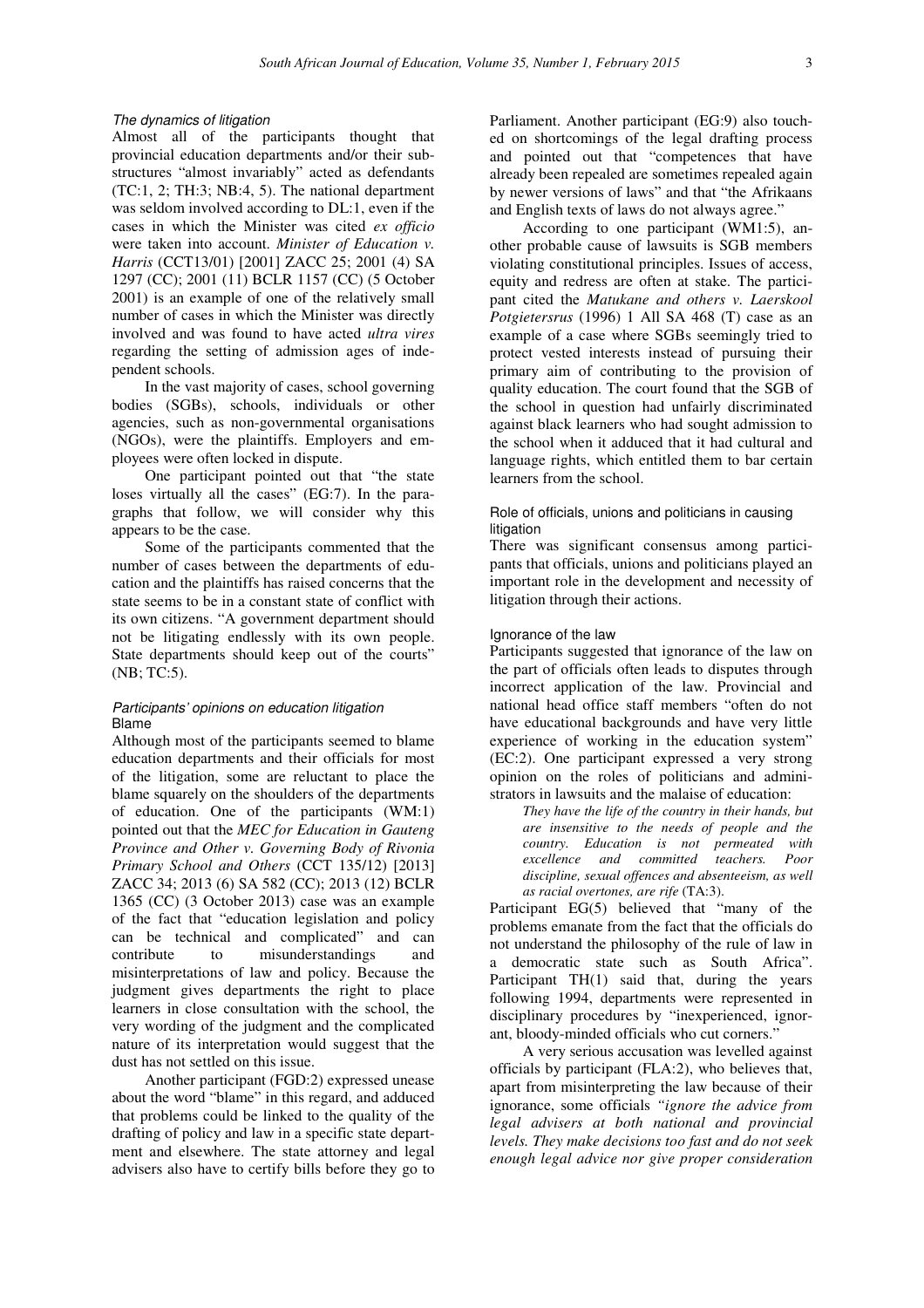*to such advice. Sometimes they even deliberately transgress prescripts and provisions."* 

### Imagined power

Most participants endorsed the view of Hattingh J in the *Suid-Afrikaanse Onderwysunie v. Departementshoof, Department van Onderwys, Vrystaat en 'n Ander* (2001) 3 SA 100 (O) case, where officials acted wrongfully because they incorrectly thought they had the legal power to take certain actions or make certain decisions. In the abovementioned case, the judge castigated the officials of the Free State Department of Education who *" … had designed a procedure to orchestrate dismissals, which had been, at best, a scandalous display of* imagined power*"* [emphasis added]. Beckmann and Prinsloo (2006) also discuss this phenomenon in an article in the *Journal of South African Law.*

Officials' use of "imagined power" is closely linked to administrative justice and legality, which are *"central issues in education litigation"* (EG:4). This participant stressed that *"the doctrine of legality, as confirmed in* Fedsure Life Assurance Ltd. and Others v. Greater Johannesburg Transitional Metropolitan Council and Others (CCT 7/98) [1998] ZACC 17; 1999 (1) SA 374; 1998 (12) BCLR 1458 (14 October 1998), *is an integral part of the constitutional dispensation."* Paragraph 58 of the judgment in this case reads as follows: "it seems central to the conception of our constitutional order that the legislature and executive in every sphere are constrained by the principle that they may exercise no power and perform no function beyond that confirmed upon them by law."

This particular participant reported finding *"legions of examples where the provincial education authorities have pretended to have the right to exercise powers which they do not possess"*  (EG:4). The participant believed that the fact that authorities were involved in the implementation of law might have given them a false sense of decision-making power. According to the participant, the 1998 *Bennie Groenewald Primêre Skool en Andere v. Premier van die Noord-Kaap en 'n Ander (Bennie Groenewald Primary School and Others v. Premier of the Northern Cap*e *and Another)* [1998] 3 All SA 426 (NC) case illustrates the argument well. This case was referred to in Paragraph 15 of the judgment in *Despatch High School v. Head of the Education Department, Eastern Cape Province and Others* (1997) 4 SA 982 (C) and was triggered by a decree promulgated by the then MEC for Education of the Northern Cape, that schools should be reconstituted (amalgamated) in terms of phases like the Foundation Phase. The participant pointed out that, at that stage, the South African Schools Act (Republic of South Africa, 1996b) did not provide for the

amalgamation of schools. The result of this case and another was that the South African Schools Act was amended to provide in section 12A for the amalgamation of schools in terms of a legal process (EG:4).

According to one participant (EG:4) *" … the doctrine of legality is violated on a daily basis, particularly by provinces, and the problem often begins with districts. They go beyond their powers, do not know their limitations and restrictions and also do not know their* [sic] *constitutional principles."*

It is self-evident that the exercise of imagined power could lead to illegal, unfair and unreasonable decisions and actions as contemplated in section 33 of the Constitution (Republic of South Africa, 1996a) and, consequently, to disputes, and eventually even lawsuits.

#### Lack of professionalism

Apart from widespread ignorance of the law among officials, respondents also pointed to a lack of professionalism, which emerges when a person who is appointed to a specific position does not take the trouble to acquaint himself or herself with the relevant law. Participants believed that many of the disputes would not reach the courts or conflict resolution mechanisms, such as the Commission for Conciliation, Mediation and Arbitration (CC-MA), if officials were equipped with better conflict resolution skills and were not loath to engage in conflict resolution activities (DL, NB).

Linking officials' ignorance to a lack of professionalism, one participant (DL:2) commented as follows:

[...] *They always expect somebody else to help, they think that matters are always simple and easy as they rely on past practices and they do not seem to be prepared to do their own learning and accept professional responsibility for their action within a constitutional framework.*

Another participant (FGD:2) linked officials' ignorance, use of imagined power and lack of professionalism in the following manner:

*What needs to be prevented or reduced is litigation caused by the unprofessional conduct of state officials and undue or deplorable political pressure or duress exerted in certain situations, sometimes against legal advice*.

This again highlights the fact that officials sometimes act against advice. One participant (FLA:2) linked a lack of professionalism to four things:

- 1) Misinterpretation of the law as in the *Head of Department* [HOD]*, Department of Education, Limpopo Province v. Settlers Agricultural High School and Others* [2003] JOL 11774 (CC) case (which is discussed below).
- 2) Officials ignoring the advice of legal advisers in both the provincial and national spheres.
- 3) Decisions made too fast without seeking enough advice and giving proper consideration to it.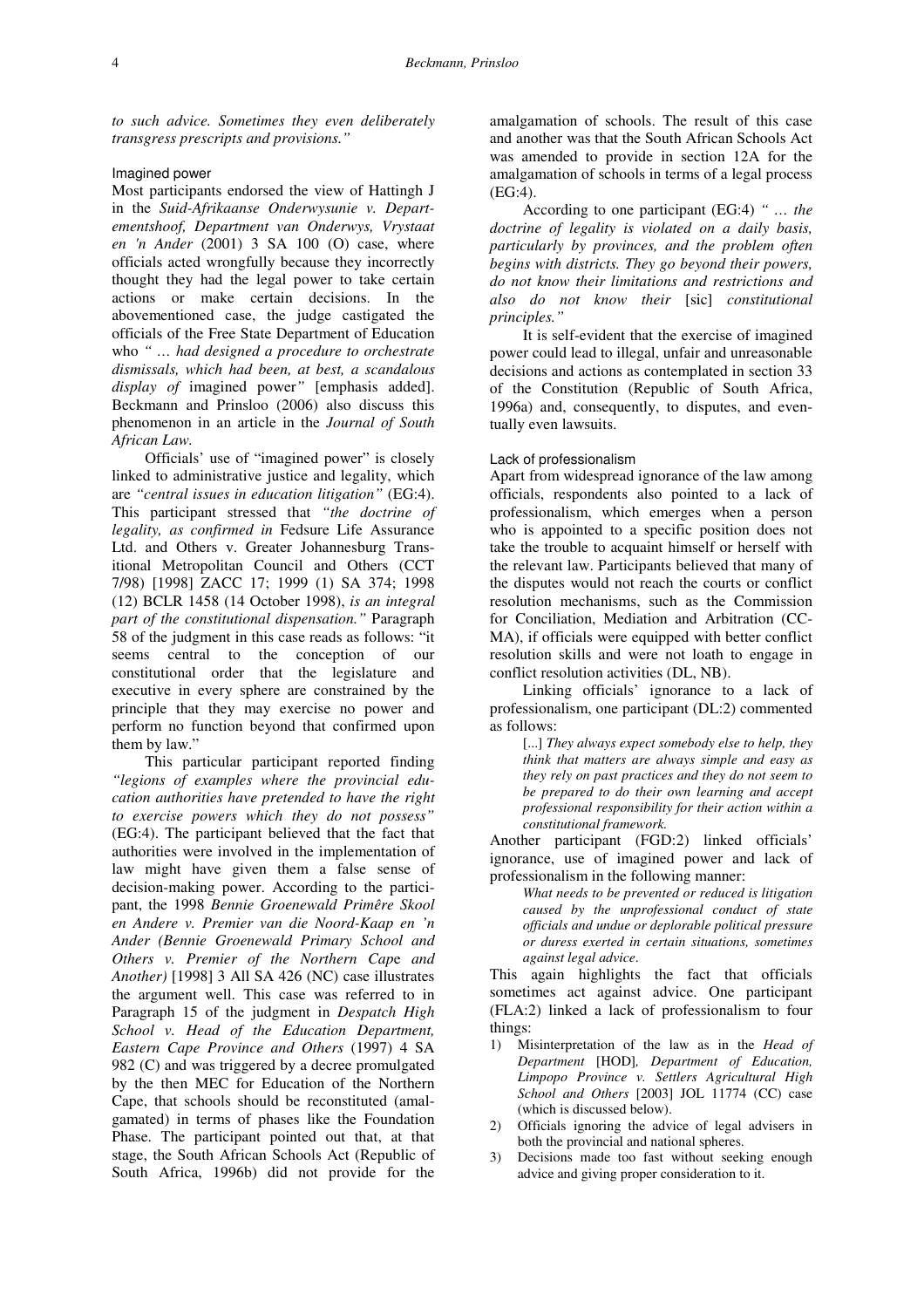4) Deliberate transgressions by officials of legal prescripts.

#### Human resource development practices

Human resource development practices were also blamed for disputes and differences that have to be resolved. Officials who are found to have transgressed the law or have proved to be incompetent and unable to fulfil the duties expected of them are seldom helped through training, mentoring and assistance to overcome their problems. Instead, they are "redeployed" to other positions where they are also unlikely to succeed, while the problems that they caused remain unresolved. In essence, this erodes the development of accountability by officials and the system. This phenomenon is also examined by Beckmann and Prinsloo (2004).

Part of the human resource development practices that cause problems leading to litigation is the extraordinarily high turnover of staff in provincial, district, regional, circuit and other education department offices.

## Undue political and union influence

Apart from the fact that officials seldom have what is called "institutional memory" as they have not been occupying their posts for very long, they also have to cope with what is viewed by a number of participants as undue political and union influence on their work. Three participants (EC, PS & TC) expressed strong views on the negative role played by unions. One of these participants (TC:2) pointed out that the politicisation and bureaucratic control of education have led to too many changes in leadership at MEC and HOD level and *"a resultant lack of continuity and direction."*

A participant (EC:1) believes that administrators, in particular, should not be unionised. In the view of another participant (PS:2) the unprofessional approach of one specific union *"protected its members against all reasonableness and constituted a stranglehold on education districts".* Another participant (TA:3) mentioned a union by name and said that it was *"seeking a political kingdom rather than the good of education".*

After discussing the causes of litigation, we will now discuss the results of litigation: the impact of litigation and the responses to litigation.

### The impact of, and responses to litigation Impact

One can identify positive and negative results of litigation. The positive results include the fact that litigation provides progressive clarity on issues such as governing bodies' authority, provincial education departments' authority regarding human resource management, governing bodies' responsibilities, and the finances and policies of schools. One can also say that litigation lays down certain markers, for example, about the unacceptability of

the so-called "mud schools", the unlawfulness of corporal punishment at a school (as in the *Christian Education South Africa v. Minister of Education* (CCT4/00) [2000] ZACC 11; 2000 (4) SA 757; 2000 (10) BCLR 1051 (18 August 2000) case discussed below), the involvement of the provincial education departments in the admission of learners in close consultation with the schools (the *MEC for Education in Gauteng Province and Other v. Governing Body of Rivonia Primary School and Others* (CCT 135/12) [2013] ZACC 34; 2013 (6) SA 582 (CC); 2013 (12) BCLR 1365 (CC) (3 October 2013) case discussed above dealt with this issue) and the fact that subsidies payable to independent schools on set dates cannot be withheld later (as the court found in the *KwaZulu-Natal Joint Liaison Committee v. MEC for Education, KwaZulu-Natal and Others* (2013) 4 SA 262 (CC) case) (FLA:1, 2; Prinsloo, 2013; PS:4; WC:1; WM:4).

The term "mud schools" derives from a case settled out of court between the Eastern Cape Department of Education and two agencies that represented the best interests of the child with regard to the mud schools that were found in the Eastern Cape until 2014.<sup>ii</sup> These schools were supposed to have been eradicated by 2008.

Litigation has improved or raised awareness of constitutional issues and defined certain values. The *Le Roux and Others v. Dey* (CCT 45/10) [2011] ZACC 4; 2011 (3) SA 274 (CC); 2011 (6) BCLR 577 (CC); BCLR 446 (CC) (8 March 2011) case (in which the court found in favour of a deputy principal who had complained about learners who had superimposed his face and that of the principal on pictures of naked men) has provided clarity on aspects of learners' freedom of expression and the limitations thereof, while in the *A v. Governing Body, The Settlers High School and Others* (3791/00) [2002] ZAWCHC 4 (8 February 2002) case (commonly known as the *Antonie* case), the court criticised the school for not implementing its own code of conduct correctly and not allowing a girl who had converted to Rastafarianism to wear dreadlocks.

*MEC for Education: KwaZulu-Natal and Others v. Pillay* (CCT 51/06) [2007] ZACC 21; 2008 (1) SA 474 (CC); 2008 (2) BCLR 99 (CC) (5 October 2007) dealt with a girl who wanted to wear a nose stud to demonstrate her solidarity with her Indian cultural origins. In this case, the court found that the school in question had discriminated unfairly against the girl and had violated her religious and cultural rights. These cases have shed light on learners' right to freedom of expression and their cultural and religious rights, among others. It can be said that litigation has made it possible for role players to define and protect rights more easily through well-intended and strategic litigation (WC:2).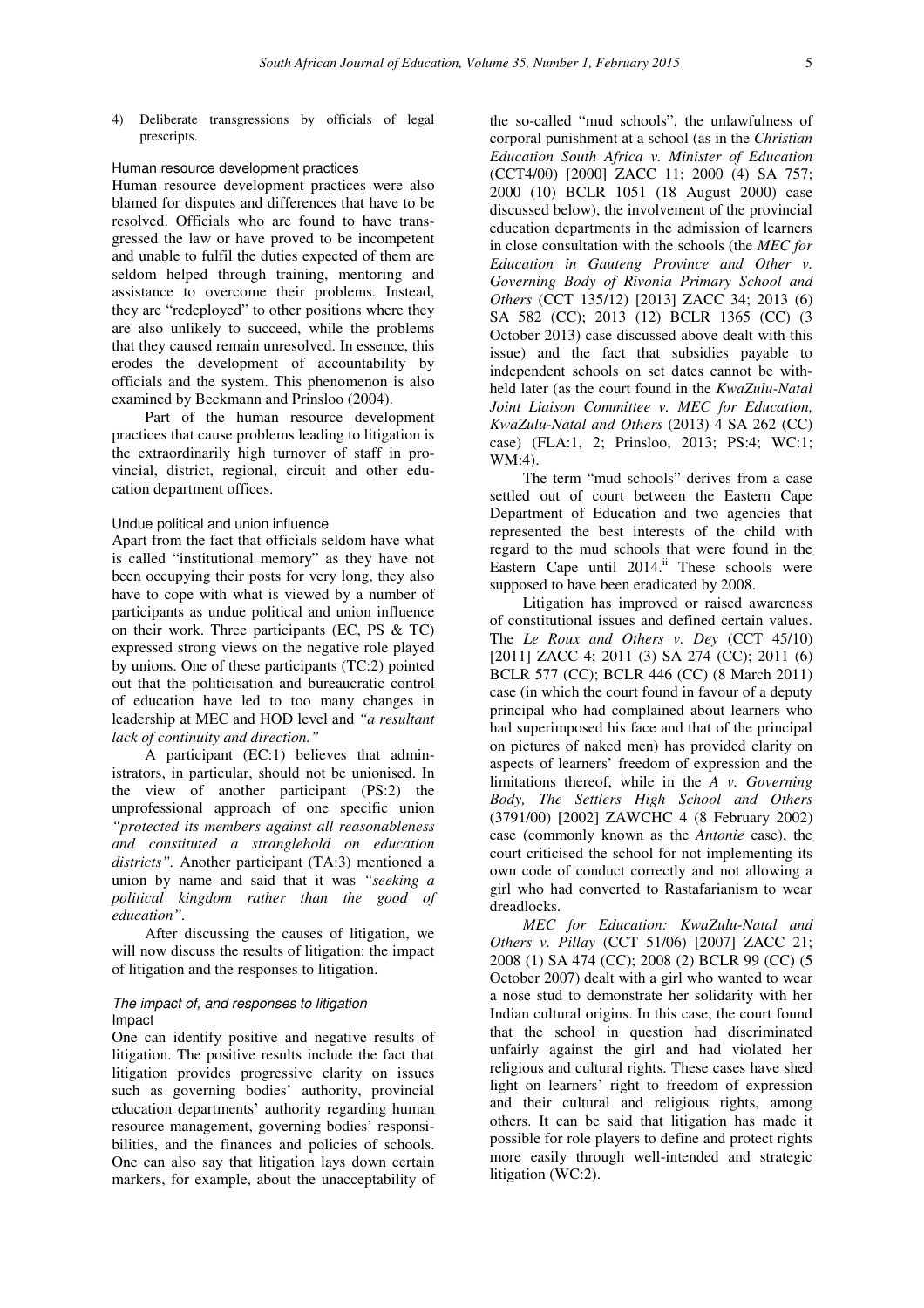It seems that litigation is not the only solution to problems and disputes but *"litigation could be an essential part of the dynamics of education"*  (DL:4). One participant (WM:4) expressed the view that litigation should have a beneficial effect on the provision of education and lead to better management and the clarification of role players' roles, rights and duties. However, if cases are handled badly, they have "a huge negative potential and may destroy schools – especially in those areas where the role players are not aware of the Constitution and laws, and where they see the school as operating in a vacuum" (WM:4). This participant also pointed out that some political role players viewed losing cases as "ideological challenges and have difficulty distinguishing between the party to which they belong and the state".

One participant (PS:4) pointed out that some cases confirmed the authority of role players, while some eroded it. Some cases led to more security and some led to less security, and a degree of alarm. Another participant (TC:4) made the point that litigation *"edifies or empowers good schools, which view the courts as institutions protecting them and keeping the Constitution alive. Successful and well-intended litigation gives hope to schools and principals."*

Yet another participant (WM1:3) summarised the effect of litigation succinctly:

> *… the object of some litigation was accomplished to the extent that people have fought for certain rights. The generations of administrators to come can note the outcomes of this litigation and modify their administrative actions accordingly.*

However, it seems that some administrators set processes in motion to have the law amended so that they can have their way (refer to the paragraph below).

## Responses to cases

Sometimes, litigation seems to have no effect or an undesired effect. Court rulings and orders are often deliberately ignored and mistakes are repeated. This can be seen in *S v. Zuba* (ECJ 2004/004) [2004] ZAECHC 3 (19 February 2004), for example, which dealt with repeated failures on the part of the Eastern Cape Department of Education to give effect to a court order to provide a school for juvenile offenders in that province.

Two other cases present further examples of administrators failing to carry out court orders. In *Head of Department, Department of Education, Limpopo Province v. Settlers Agricultural High School and Others* [2003] JOL 11774 (CC), the HOD in the Limpopo Department of Education was taken to court and taken to task for not carrying out a court order to appoint a certain candidate to the principal's post. Similarly, *Section 27 and Others v. Minister of Education and Another* (24565/2012) [2012] ZAGPPHC 114; [2012] 3 All SA 579

(GNP); 2013 (2) BCLR 237 (GNP); 2013 (2) SA 40 (GNP) (17 May 2012) deals with a case in which a NGO took the Limpopo Department of Education to court for violating children's rights to a basic education, by not providing them with textbooks in time.

Participants commented that the causes of litigation appeared to stay the same, and did not appear to have diminished or changed. To one participant (EC:1), the *FEDSAS v. MEC for the Department of Basic Education Eastern Cape*  (60/11) [2011] ZAECB best illustrates how education departments can "refuse bluntly to implement court orders." The Eastern Cape Education Department failed to appoint staff the court had ordered it to appoint. This litigation did not improve the staffing situation in schools. It also did not improve the situation of the teachers themselves.

The state may seem to be emerging as an opponent of school management and governance, as well as of its own employees. One can understand that the state will not be overjoyed by litigation that exposes "the failing state" and which creates the impression that the state is leaving children and parents and, as a matter of fact, the whole country in the lurch (TA:3).

One of the results of the state's reluctance to accept decisions against it is efforts to close perceived legislative gaps, and loopholes and obstructions that prevent the state from having its own way in certain matters (FLA:1; NB). This sometimes means that sound law is amended to suit the state better while making the law worse. Section 16A of the South African Schools Act seems to be an example of an amendment to the law that will obfuscate the boundaries between governance and management, and enable provincial education departments to take issue with governing bodies and their management of the school's funds (which is normally beyond the control of the state) through the principal (EG:6).

The reference to government trying to close loopholes raises the question: what happens after judgments have been handed down by the courts, be they in favour of or against the state. According to participants, most departments of education do not analyse court decisions or try to relate them to their present and future actions and decisions in order to avoid future litigation (EG; NG). However, some departments take great pains to analyse cases and plan to comply with court decisions to avoid further cases (WM:4). In the past, the legal advisers of the national Department of Education had meetings with the legal advisers of all the provincial education departments to analyse cases, point out the implications and suggest ways of responding to the decisions in manners that would not bring the departments into conflict with the law (FLA:1). A participant (DL:5) expressed the view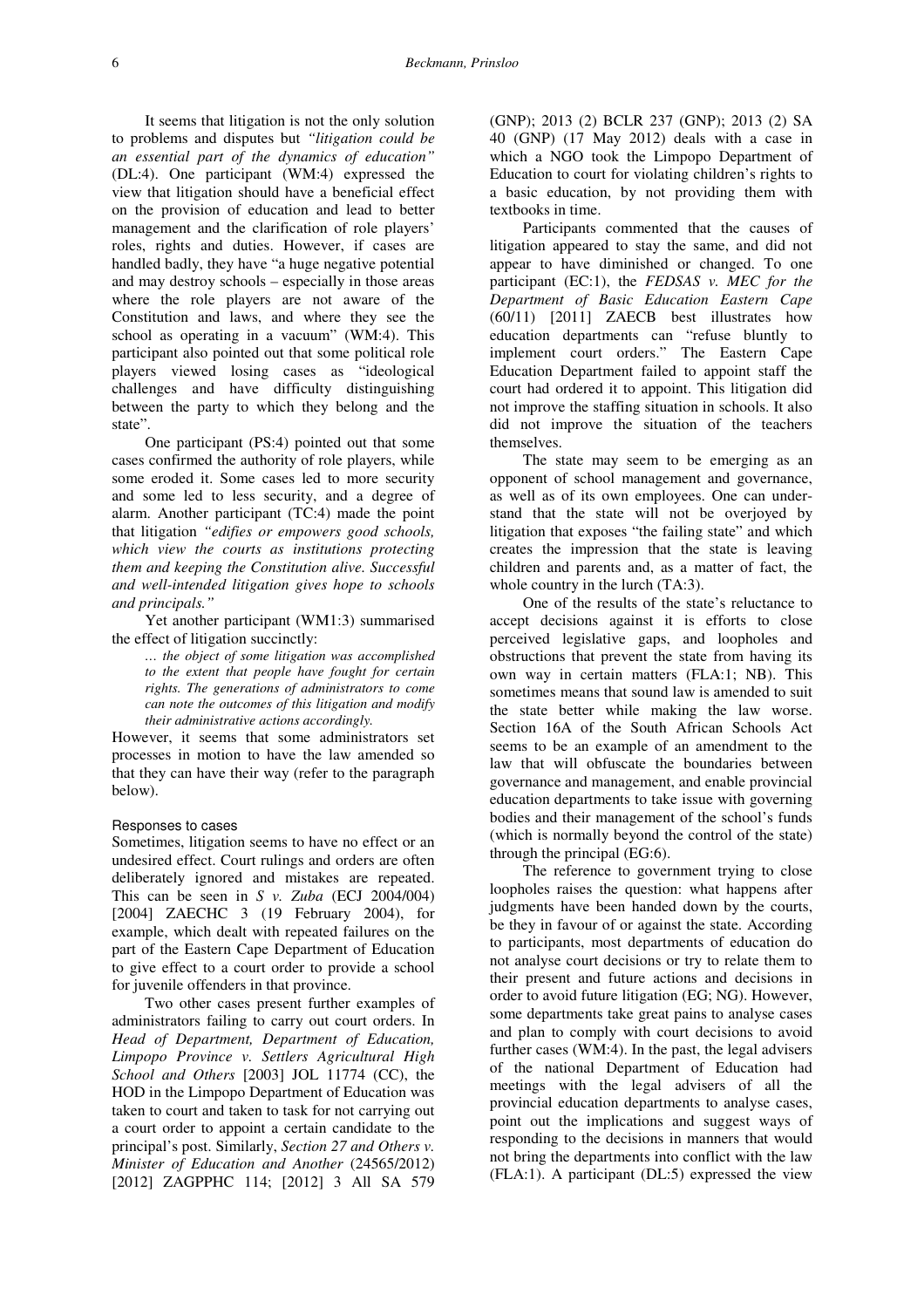that it is *"a good principle that knowledge and insight emanating from case law should feed into better legislation and policy and that amendments made to legislation as a result of lawsuits should not make 'a mockery of litigation'".* 

The participants observed that litigation and the decisions handed down by courts appeared to have no influence on political role players and did not affect them or their careers negatively. They also pointed out that, where issues are not dealt with and resolved firmly, uncertainty and tension result in schools, as well as in departments of education. This is a matter of concern, as there are many clear and sound judgments that ought to lead to legal certainty in schools and in education systems.

Having discussed the causes and results of litigation, we will now consider possible changes in litigation patterns expected by participants.

### Pattern changes expected

With regard to the possibility of patterns of litigation changing, participants' responses were diverse. Some participants expected no changes in litigation patterns, while others expected significant changes.

A participant (TA:4) believed that *"the amount of litigation cannot be reduced unless the reasons for litigation are removed."* This participant therefore expressed the opinion that wronged parties should *"litigate hard and early"* so that reasons for litigation can be appropriately and timeously addressed by the courts. Similarly, another participant (TC:5) argued that,

*as long as the departments are dysfunctional and there remains no recognition of the shortcoming, there must and will be litigation. Where statutory failures occur, there must be watchdogs to protect the rights of those involved. The courts must be bastions of the constitutional democracy and of the rights and obligations of citizens*.

Another participant (DL:6) expressed the belief that patterns of litigation could change if

*role players adopt the approach that litigation should be avoided as far as possible, but that one should litigate when it is essential, inevitable and avoidable. Everybody should be able to approach the courts, but the courts should not be flooded by cases.* 

One of the participants (EG:7) foresaw more litigation on issues such as access to education, equality, quality and accountability for the provision of education. This participant also anticipated people increasingly using section 38 of the Constitution, as it gives anyone listed in this section the right to approach a competent court, alleging that a right in the Bill of Rights has been infringed or threatened, and the court may grant appropriate relief, including a declaration of rights.

Participant (WM:5) voiced a concern that was shared by some other participants, namely that at the moment, *"litigation is merely fiddling around*  *the edges. Courts will also have to pronounce on where the responsibility and accountability lie in addition to providing clarity on where powers lie."* In the opinion of participant  $(WC:1)$  some issues have been exhausted through litigation and settled cases reflected an element of *"legalism in the form of an examination of the powers of one litigant versus those of another."* This participant believed that judging cases on the legality issues did not always address real issues, and indicated that sometimes *"the real issue was next door to legality."* This participant expected the courts to engage "*deeply with the issues of quality and the debate on democracy and equality, as well as the demands that are and should be made on public education."*

It seems clear then that the participants expect litigation to continue on the same issues as in the past, unless these causes of litigation are removed. There are opinions that litigation also needs to change significantly to incorporate the rigorous examination of issues other than legality.

#### The cost of litigation

In this regard, the participants' opinions were disparate. Some felt that there was not an inordinate amount of litigation, while others felt that there were too many lawsuits and that the education system was suffering as a result. Some were also concerned about the amount of litigation, but were still encouraged by its positive results. Two participants (EG; WM:1) estimated that they had been involved in more than 200 disputes (litigation), another indicated involvement in more than 100 (NB), while one did research on the issue and traced personal involvement in more than 1,000 instances (TC).

Those who had no issue with the number of lawsuits as such argued that, without certain litigation, some fundamental issues could not have been resolved (DL; FLA; TA; TC; WM). In this regard, the *Christian Education South Africa v. Minister of Education* (CCT4/00) [2000] ZACC 11; 2000 (4) SA 757; 2000 (10) BCLR 1051 (18 August 2000) case that found unambiguously that corporal punishment was unlawful at a South African school and the *Schoonbee and Others v. MEC for Education, Mpumalanga and Another* (2002) 4 SA 877 (T) case that found that the principal was not the accounting officer of the school were cited as examples. The various interested parties in South African education have not become overly litigious.

There may, however, be questions regarding the relationship between "the failing bureaucracy" and the cost of litigation. The participants also pointed out that, although the costs of litigation can be prohibitive and restrict access to the courts (TA:5), there are various avenues that can be used to access the courts and that, in principle, the courts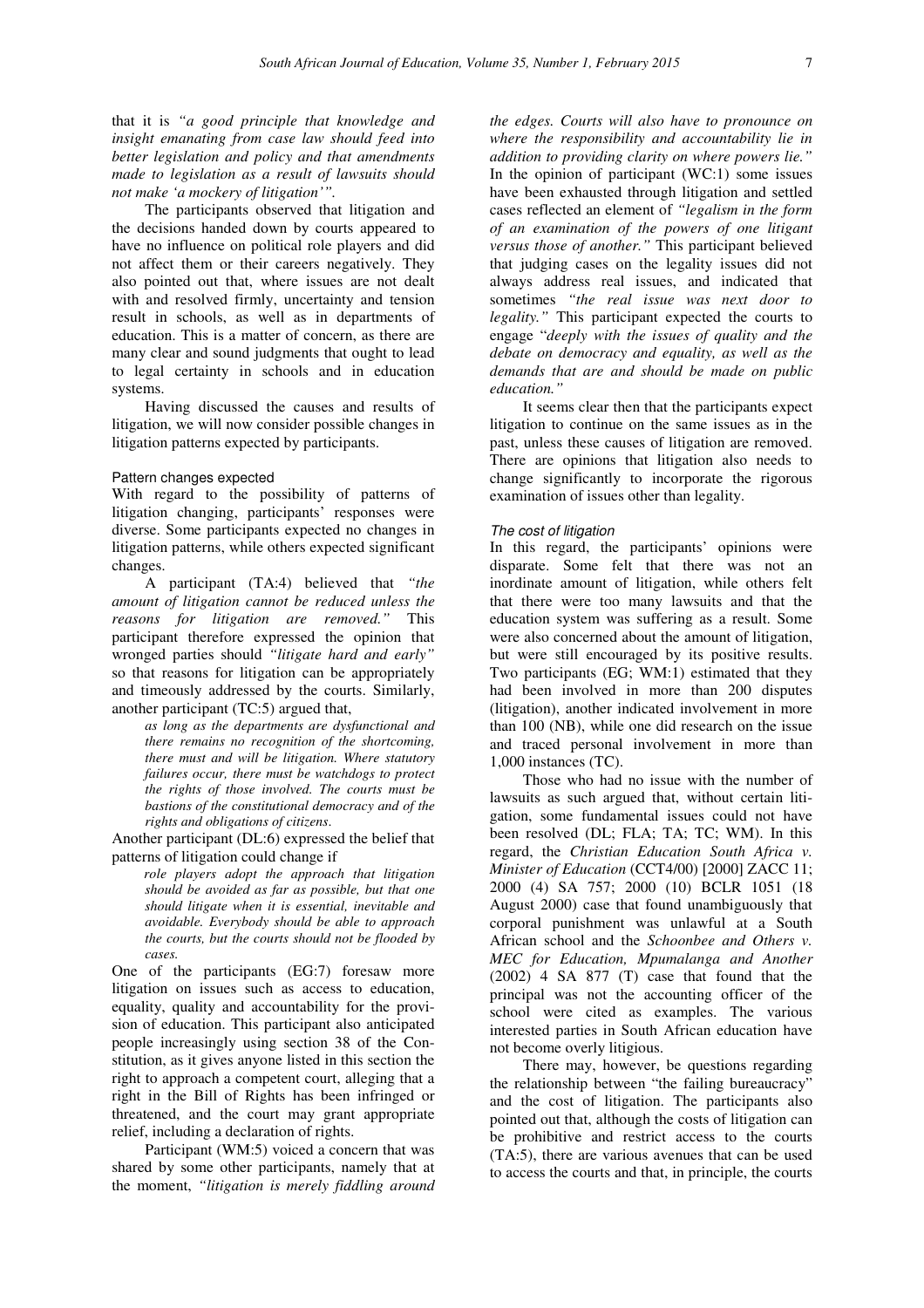are accessible to everyone (WC:5). One participant (WM:9) estimated that the departments of education spend between 4% and 6% of their budgets on legal costs – the costs are sometimes to be found in the budgets of human resource divisions in departments, but are seldom explicitly declared as such. If this participant's estimate of the costs is correct, it could amount to between R9.3 billion and R13.98 billion in terms of the 2014 education budget.

Those who believe that the amount of litigation in South African education is excessive, believe that most of the litigation will not be necessary if people (such as political role players, bureaucrats and governing bodies) know and comply with the prescribed legal frameworks. They also argue that one should be aware of the hidden costs and the intangible influence of litigation on the climate and atmosphere of schools, for example.

### **Conclusion**

Respondents' Opinions

This paper set out to capture the perceptions and opinions of senior and influential role players in education litigation regarding selected aspects of the litigation that has taken place since 1994. Reference in the title to hope, concern and despair captures the three mainstreams of opinions that could be identified.

### Hope

Participants gained hope from litigation in this sense that clear markers have been laid down in some cases, certain rights seem to have been strongly delineated, and litigation does not necessarily seem to be the default approach to disputes anymore.

### Concern

The concern that emerged from the responses of the participants to certain questions can be linked to the behaviour and performance of certain administrators, politicians, unions, governing bodies and human resource managers. The concern extends to the perceived 'complicatedness' of the law and the lack of dispute resolution skills, as well as the lack of professionalism exhibited by certain administrators.

Participants also seemed concerned about the fact that some fundamental social issues or human rights issues have not been litigated or resolved to a significant degree. Participants' concern about their perceived lack of litigation on human rights was confined to human rights litigation on fundamental socio-economic issues such as access to education, unfair discrimination and the absence of proper infrastructure in schools (authors' emphasis). As far back as 2004, Mr. Justice Albie Sachs (then of the Constitutional Court) articulated a similar

sentiment when he referred to the problematic issue of transformation in South Africa at a conference held to commemorate the *Brown v. Board of Education* case in the USA and ten years of democracy in South Africa (Sachs, 2005:10):

Desegregation […] is relatively easy in South Africa; you scrap all the apartheid laws. But the structures of apartheid continue, the patterns of inequality continue, so while we have desegregated, and there are no laws blocking advancement, those that have continue to 'have' and those that have not continue to 'have not' (with possibly a small group of people sneaking their way out of the have-nots and being incorporated into the elite that have). This is not the vision of our Constitution. Our Constitution has a transformative vision, a vision of achieving equality […]

There has been a significant amount of litigation on human rights issues such as corporal punishment (the *CESA* case where parents attached to Christian independent schools wanted to be exempted from Section 10 of SASA because of religious reasons); freedom of expression (the *A v. Governing Body, The Settlers High School and Others* (3791/00) [2002] ZAWCHC 4 (8 February 2002); *Le Roux and Others v. Dey* (CCT 45/10) [2011] ZACC 4; 2011 (3) SA 274 (CC); 2011 (6) BCLR 577 (CC); BCLR 446 (CC) (8 March 2011); *MEC for Education: KwaZulu-Natal and Others v. Pillay*  (CCT 51/06) [2007] ZACC 21; 2008 (1) SA 474 (CC); 2008 (2) BCLR 99 (CC) (5 October 2007)) cases; the *S v. Zuba* (ECJ 2004/004) [2004] ZAECHC 3 (19 February 2004) case about the unavailability of child reform schools in the Eastern Cape; the *FEDSAS v. MEC for the Department of Basic Education, Eastern Cape* (60/11) [2011] ZAECB case, concerning that province's failure to appoint and remunerate approximately 4,000 temporary teachers; the *Section 27 and Others v. Minister of Education and Another* (24565/2012) [2012] ZAGPPHC 114; [2012] 3 All SA 579 (GNP); 2013 (2) BCLR 237 (GNP); 2013 (2) SA 40 (GNP) (17 May 2012) case about the non-provision of handbooks in Limpopo as well as the language in education cases (*Die Laerskool Middelburg en 'n ander v. Die Departementshoof: Mpumalanga se Departement van Onderwys en andere* (2002) JOL 10351 (T); *Hoërskool Ermelo v. The Head of Department of Education: Mpumalanga* (219/08) [2009] ZASCA 22 (27 March 2009); *Minister of Education (Western Cape) v. Mikro Primary School Governing Body* (140/2005) [2005] ZASCA 66; [2005] 3 All SA 436 (SCA) (27 June 2005); *Seodin Primary School and Others v. MEC of Education Northern Cape and Others* (1) (77/04/01) [2005] ZANCHC 5; 2006 (4) BCLR 542 (NC); (24 October 2005)).

Newspapers have recently reported on an action brought by Organisasie vir Godsdienste-Onderrig en Demokrasie (OGOD) against six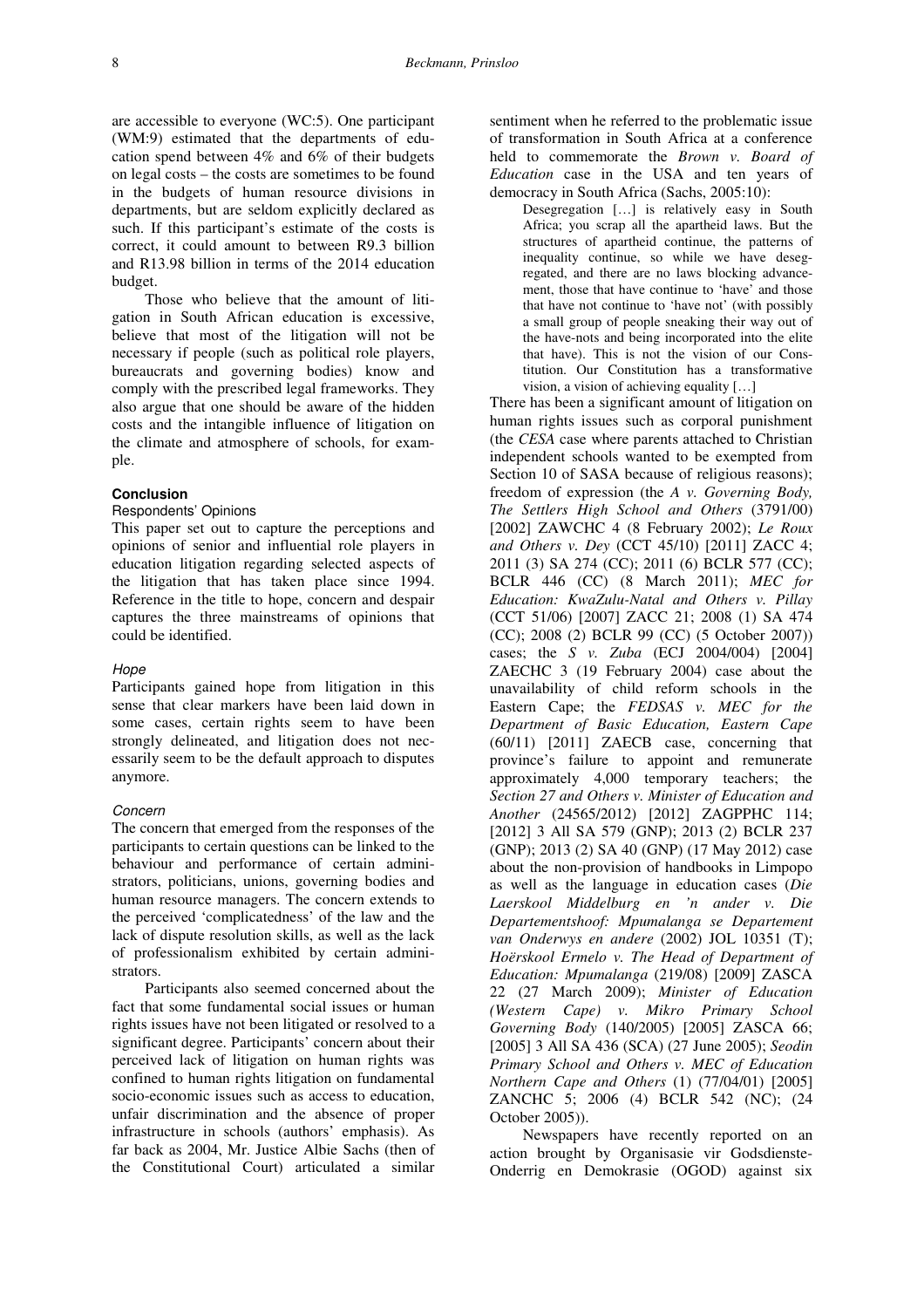primary schools and two ministers. In a press release OGOD (2014) states the following:

> Acting on behalf of learners and parents of learners at public schools in South Africa, OGOD has laid charges in the Gauteng Division of the High Court of South Africa against six public schools and two ministers.

> According to the organisation, the actions of the some (sic) public schools are in breach of the National Policy on Religion and Education, and/or unconstitutional (sic), for such public schools:

- 1.1 promote or to allow its (sic) staff to promote adherence to one or predominantly one religion during its religion school activities;
- 1.2 hold out that it promotes (sic) the interests of a religion;
- 1.3 align or associate itself (sic) with a religion;
- 1.4 require learners, either directly or indirectly, to disclose:
	- 1.4.1 whether or not such learners adhere to any religion;
	- 1.4.2 to which religion, if any, the learners adhere;
- 1.5 maintain any (sic) record of the religion, if any, to which learners adhere;
- 1.6 segregate or permit the segregation of learners on the basis of religious adherence.

It seems that all litigants have not yet submitted their pleadings to the court, and all that needs be noted at the time of writing is that, according to OGOD, a charge has been laid against six public schools and two [presumably education] ministers alleging that the schools are in breach of the National Policy on Religion and Education (Department of Education, 2003) and/or that certain alleged practices at the schools are unconstitutional. This possible litigation has human rights implications with regard to the right to freedom of religion, the right to conduct religious observances and the right not to be unfairly discriminated against.

#### Despair

Some participants experienced despair when they observed the arrogance of politicians and administrators, their exercising of "imagined powers" and their failure or reluctance to learn from their failures and mistakes. They were also extremely worried by the perceived lack of attention to the observance of human rights, the disobeying of court orders, the undue union and political influence in education and the subsequent litigation.

## Our own Opinion

Our analysis of the responses of the participants seems to suggest that, although litigation should be avoided as far as possible, litigation *per se* should be regarded as a valuable instrument in the quest to realise all children's right to quality education. The benefits that have accrued from litigation are relatively easy to identify. So are the challenges and problems concerned with litigation.

We believe, like one of the participants (WM1:6), that the threat of litigation, possible incarceration of officials and even attachment of their property may force those officials who engage with litigation and their official responsibilities in a random fashion, to accept greater responsibility for their acts and decisions. We also agree with participant FGD, who contended that litigation *per se* cannot improve education as it is the work or the role of education practitioners to do that.

In our opinion, frivolous litigation that serves no useful purpose at all should be avoided. The role players concerned should focus on strategic litigation to enable the courts to provide clarity on the content, meaning, interpretation and application of legal provisions and also to hold officials of education departments and other role players accountable for their decisions and actions. Roleplayers who defy court orders should be dealt with firmly, and in accordance with the law.

We believe that the quality of legal drafting and litigation in education can be improved through the concerted professional and initial training and development of all role players in education litigation, provided that the quality of the training and the trainers are assured by competent authorities (DL; EC; EG; FLA; TA; WC; WM). Furthermore, the point of departure when dealing with disputes should be that it is likely that management solutions can be found for all problems (DL; NB; WM) and that disputes could be resolved through the use of sound dispute resolution skills and techniques.

Participant TC pointed out that the fact that some senior officials in education are not educator staff, but public service officials, is probably also a factor that contributes to litigation. In a PhD thesis, Smith (2013) found that education districts were hamstrung by the fact that some of the managers in districts were not educators.

In conclusion, we wish to quote points made by one of the participants (TH:6), because we believe that, read together, they provide a solid point of departure for reducing litigation and for improving litigation that is unavoidable. This participant expressed the belief that there should be education law experts in education departments and in institutions of the organised teaching profession, as well as of parents' formations. This participant argued cogently that

*litigation is like war – readiness for war frightens possible enemies away. Money judiciously spent on litigation is not wasted. It hones brains. 'He who desires peace must be prepared for war.' Everybody concerned should be ready to defend the domains of teachers and the rights of the child and must be in a position to stop a political head of any*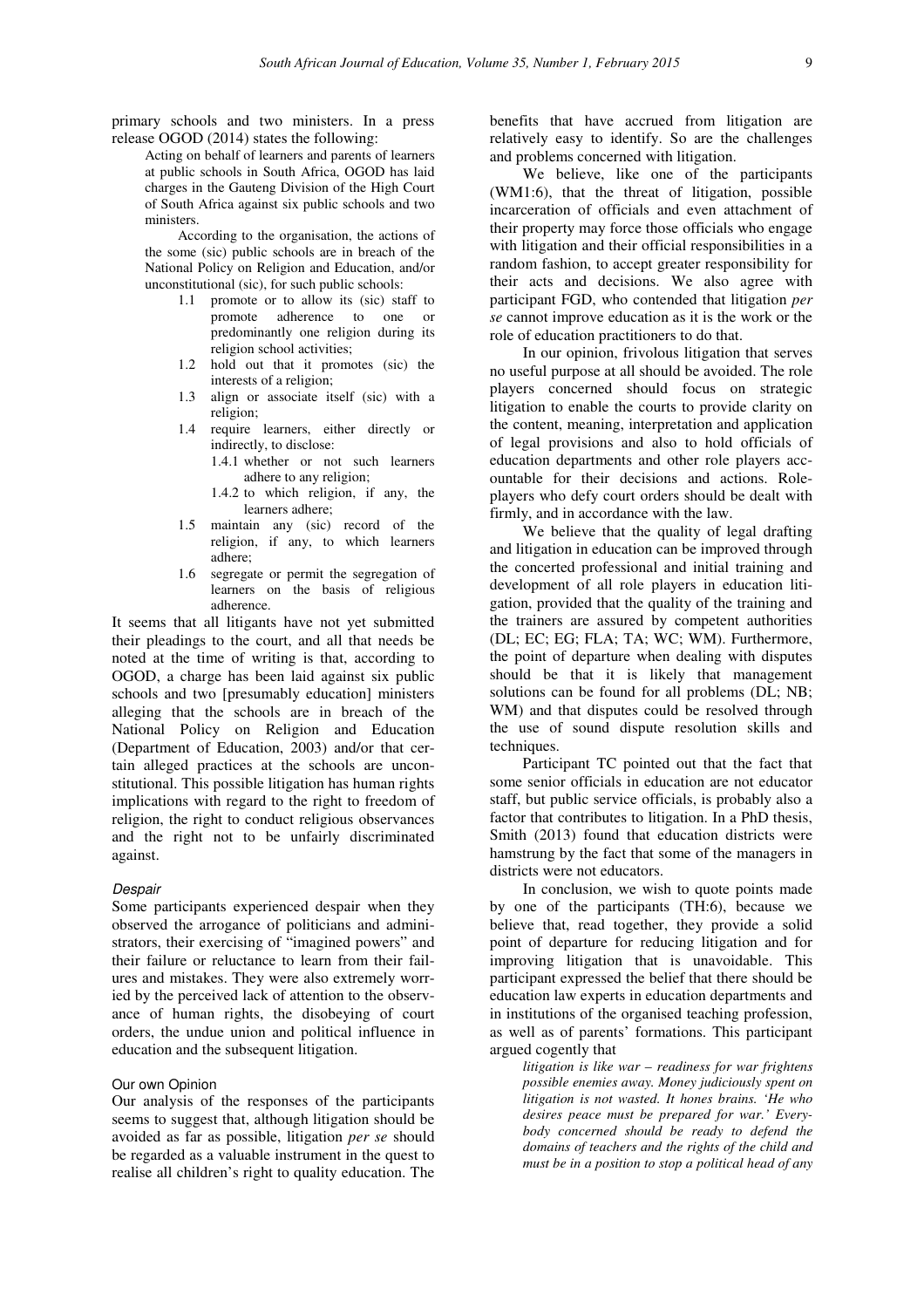*education department or any other role player*[s] *striving to prejudice or disadvantage the child*.

In South Africa's post-apartheid democratic era, one question remains about the provision of education and litigation: have the underprivileged benefited from litigation and is the provision of education better now because of litigation? This rhetorical question can be answered in the negative on the basis of the findings in a number of cases referred to in the course of the discussion above including *FEDSAS v. MEC for the Department of Basic Education, Eastern Cape* (60/11) [2011] ZAECB, *Section 27 and Others v. Minister of Education and Another* (24565/2012) [2012] ZAGPPHC 114; [2012] 3 All SA 579 (GNP); 2013 (2) BCLR 237 (GNP); 2013 (2) SA 40 (GNP) (17 May 2012).

Furthermore, Abdoll and Barberton (2014) report on a study commissioned by the Centre for Child Law at the University of Pretoria to "assess what progress has been made in addressing the issues that brought about the litigation" [on "mud schools" in the Eastern Cape].

In their study, they made "the concerning finding that the Department [of Education of the Eastern Cape] has woefully underspent the allocated school infrastructure funding for two years running. The target for the number of schools to be built in 2011/2012 and 2012/2013 was [fortynine]. However, only [ten] schools had been completed at the end of the first year."

Another report prepared for the Centre for Child Law by Veriava (2014) states boldly that, in regard to the abolition of corporal punishment by Section 10 of SASA "[P]ractice simply does not reflect the law's promise."iii

A number of references to newspaper reports on the "Our cases in the media" page of the website of the Centre for Child Lawiv depict problems still prevalent in many schools:

- No end yet to mud schools *Sowetan,* 22 August 2014
- Battle for desks as [Eastern Cape] MEC snubs court – *Sunday Times,* 6 July 2014
- No learning for orphans *Timeslive,* 27 May 2014
- Parents back-slap happy teachers *Timeslive,* 30 May 2014
- Conscourt orders Free State schools to review teen pregnancy policies - *Daily Maverick,* 11 July 2013
- Schools win big in court *Timeslive,* 07 June 2013 (This is about the court ordering the Eastern Cape Department of Education to pay teacher salaries)
- Eastern Cape teacher shortage heads to court *The Citizen online,* 06 March 2013
- Sexual abuse at school 'a pandemic' *Mail and Guardian,* 16-22 November 2012

In our opinion the above paragraphs provide evidence that the provision of education especially for the underprivileged has not improved markedly. There is convincing proof of the problems that still beset the provision of education in particular to the underprivileged.

## **Acknowledgement**

This work is based on research supported in part by the National Research Foundation of South Africa (grant-specific unique reference number (UID) 85795). The grantholder acknowledges that opinions, findings and conclusions or recommendations expressed in any publication generated by the NRF-supported research are those of the author(s) and that the NRF accepts no liability whatsoever in this regard.

# **Notes**

- We have assigned codes to the opinions of various participants in order to protect their anonymity. Where we cite a participant's specific contribution, we will provide the code that we assigned to the person in brackets and the number(s) of the page(s) of the written version and summary of the responses as we captured them after a colon. For example, (DL:1) means that we acknowledge the contribution of participant DL and that we are referring to page one of the written version of his/her responses.
- ii. See http://www.centreforchildlaw.co.za/cases/our-cases, accessed on 26 March 2014.
- Quotations regarding these two publications have been taken from the website of the Centre for Child Law (http://www.centreforchildlaw.co.za/, accessed on 30 October 2014).
- Accessed on 31 October 2014.

#### **References**

- Abdoll C & Barberton C 2014. *Mud to Bricks: A Review of School Infrastructure Spending and Delivery.*  Report on a study commissioned by the Centre for Child Law. Pretoria: Centre for Child Law, University of Pretoria.
- Beckmann J & Prinsloo J 2004. Towards an analytical framework for accountability regarding equal educational opportunities. *Perspectives in Education,* 22(3):133–146.
- Beckmann J & Prinsloo J 2006. Imagined power and abuse of administrative power in education in South Africa. *Tydskrif vir die Suid-Afrikaanse Reg,* 2006(3):483–496.
- Department of Education 2003. *National Policy on Religion and Education.* Pretoria: Department of Education.
- Organisasie vir Godsdienste-onderrig en Demokrasie (OGOD). *Press release 20/8/2014.* Available at http://www.ogod.org.za/press-releases/ogodlitigation-press-release-aug2014.pdf. Accessed 30 October 2014.
- Prinsloo J 2013. What you see is (not always) what you get. *KwaZulu-Natal Joint Liaison Committee v MEC for Education, KwaZulu-Natal and Others*  2013 (4) SA 262 (CC). Paper read at the annual conference of the South African Education Law Association, Muldersdrift, 11 September.
- Republic of South Africa 1996a. *The Constitution of the Republic of South Africa, Act No. 108 of 1996.* Pretoria: Government Printers.
- Republic of South Africa 1996b. *The South African Schools Act, Act No. 84 of 1996.* Pretoria: Government Printers.
- Sachs A 2005. Equal Educational Opportunities and the Constitutional Court. In CJ Russo, J Beckmann & JD Jansen (eds). *Equal educational opportunities.*